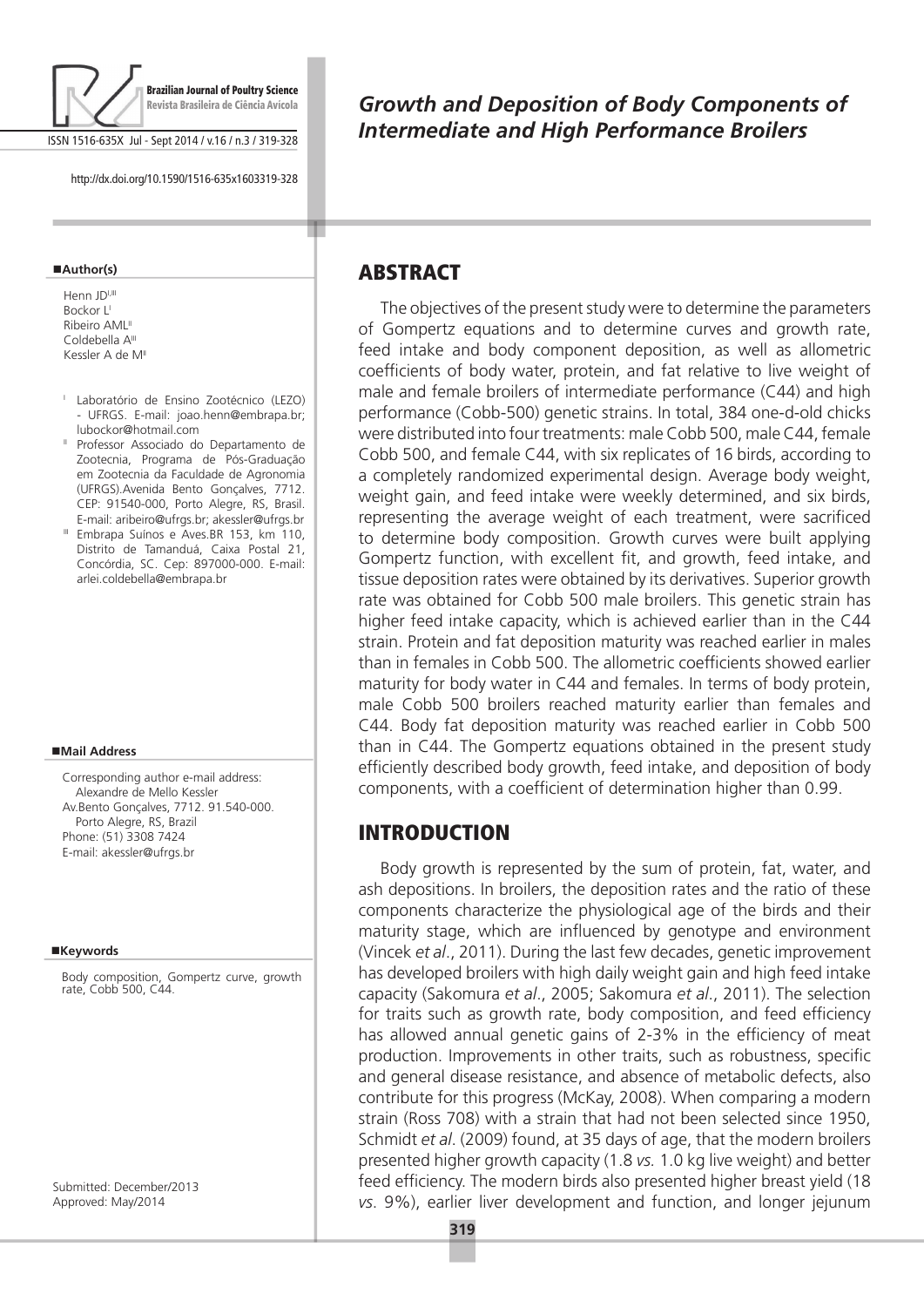

and ileum, suggesting better nutrient absorption and utilization.

Mathematical modeling have been increasingly applied in animal production to describe biological phenomena, allowing the comparison of growth rates and the description of weight and body tissue deposition evolution as a function of age (Gous *et al*., 1999; Freitas *et al*., 2005; Darmani Kuhi *et al*., 2010; Gous, 2014).

Several models are proposed in literature. However, the Gompertz function is preferred to describe growth and nutrient deposition in poultry, as only three parameters are required. These include, for instance, weight at maturity (asymptotic value), growth rate, and age when maximum weight gain is achieved. These parameters have biological meaning and allow better data fit than other more complex growth functions. Comparing several mathematical functions, Hruby *et al*. (1996) concluded that the Gompertz equation provided the most precise description of protein content at several ages. The desirable characteristics of the Gompertz equation were confirmed by Fialho (1999).

Different genetic strains and sexes of broilers may present different weight at maturity, body composition, and chemical component ratios that affect the characteristics of the growth curve. The simulation of growth and of body component deposition using mathematical models allows estimating live weight and body component growth as a function of age, and therefore, comparing relative body growth between sexes, as well as estimating feed conversion ratio, feed intake, and daily weight gain. The biological growth of broilers follow a sigmoidal pattern, with an initial slow growth rate, which increases as bird ages (acceleration) up to a maximum rate (inflection point), after which it gradually decreases (deceleration). After the inflection point, the slope of the curve becomes convex, rather than concave, corresponding to age at maximum growth. More important than the precise inflection point is the size of the section of the curve when growth rate is constant, when lean deposition is highest (Kessler *et al*., 2000). In general, the inflection point occurs at weights lower than half of mature weight (Darmani Kuhi *et al*., 2010), but this may be influenced by age sex, genetics, and bird type.

The objectives of the present study were to determine the parameters of Gompertz equations and to determine growth curves and rates, feed intake and body component deposition, as well as allometric coefficients of body water, protein, and fat relative to live weight of male and female broilers of intermediate

performance (C44) and high performance (Cobb-500) genetic strains.

# Material and methods

The procedures adopted in this experiment comply with the Brazil guidelines for the scientific use of animals (Federal Act n. 11794 as of October 8, 2008) and were approved by the Committee of Ethics of the Federal University of Rio Grande do Sul. The experiment was carried out at Laboratório de Ensino Zootécnico – LEZO, of Universidade Federal do Rio Grande do Sul, Porto Alegre, RS, Brazil (30°04'36"S.51°07'19"W). A number of 384 one-day-old chicks, with 192 from a high-performance strain (Cobb 500) and 192 from an intermediate-performance, free-range meat strain (C44). Birds were distributed into four treatments: Cobb 500 males (Cobb-M), C44 males (C44-M), Cobb 500 females (Cobb-F), and C44 females (C44-F), according to a completely randomized experimental design with six replicates of 16 birds per treatment. Birds were housed in an environmentally-controlled room, with central air conditioning and exhaustion fan, and were distributed into 24 pens  $(1 \text{ m}^2)$ . Initially, there were 16 chicks per pen, and 10 during the last week due to the weekly slaughter. Room temperature and relative humidity were daily recorded during the entire experimental period (Table 1). New wood-shavings litter (predominantly consisting of *Pinus elliottii*) was used.

All chicks were fed the same pre-starter diet during the first week. Thereafter, a starter and a grower diet (Tables 1 and 2) were supplied as mash *ad libitum* in tube feeders. Diets followed the specifications for genetic strain and sex and were formulated according to Rostagno *et al*. (2005). Clean and fresh water was supplied in nipple drinkers.

| <b>Table 1 –</b> Room temperature $(T)$ and air relative humidity |
|-------------------------------------------------------------------|
| (ARH) recorded during the experimental period.                    |

| $T (^{\circ}C)$ and |      |      |      | Week |      |      |      |
|---------------------|------|------|------|------|------|------|------|
| ARH (%)             |      | 2    | 3    | 4    | 5    | 6    |      |
| Maximum T           | 32.6 | 30.2 | 30.7 | 34.0 | 27.9 | 28.8 | 31.5 |
| Minimum T           | 27.4 | 25.7 | 24.3 | 20.0 | 18.0 | 18.4 | 22.1 |
| Average T           | 29.6 | 27.6 | 27.1 | 24.3 | 23.0 | 24.2 | 26.6 |
| Maximum ARH         | 78.0 | 78.0 | 78.0 | 78.0 | 79.0 | 89.0 | 79.0 |
| Minimum ARH         | 53.0 | 39.0 | 58.0 | 47.0 | 43.0 | 40.0 | 37.0 |
| Average ARH         | 67.8 | 574  | 70.4 | 64.0 | 61 2 | 64.2 | 62.1 |

Birds and feeds were weekly weighed to determine average body weight, weight gain, and feed intake per bird in each replicate. Mortality was recorded to correct average feed intake and average feed conversion ratio at the end of each phase.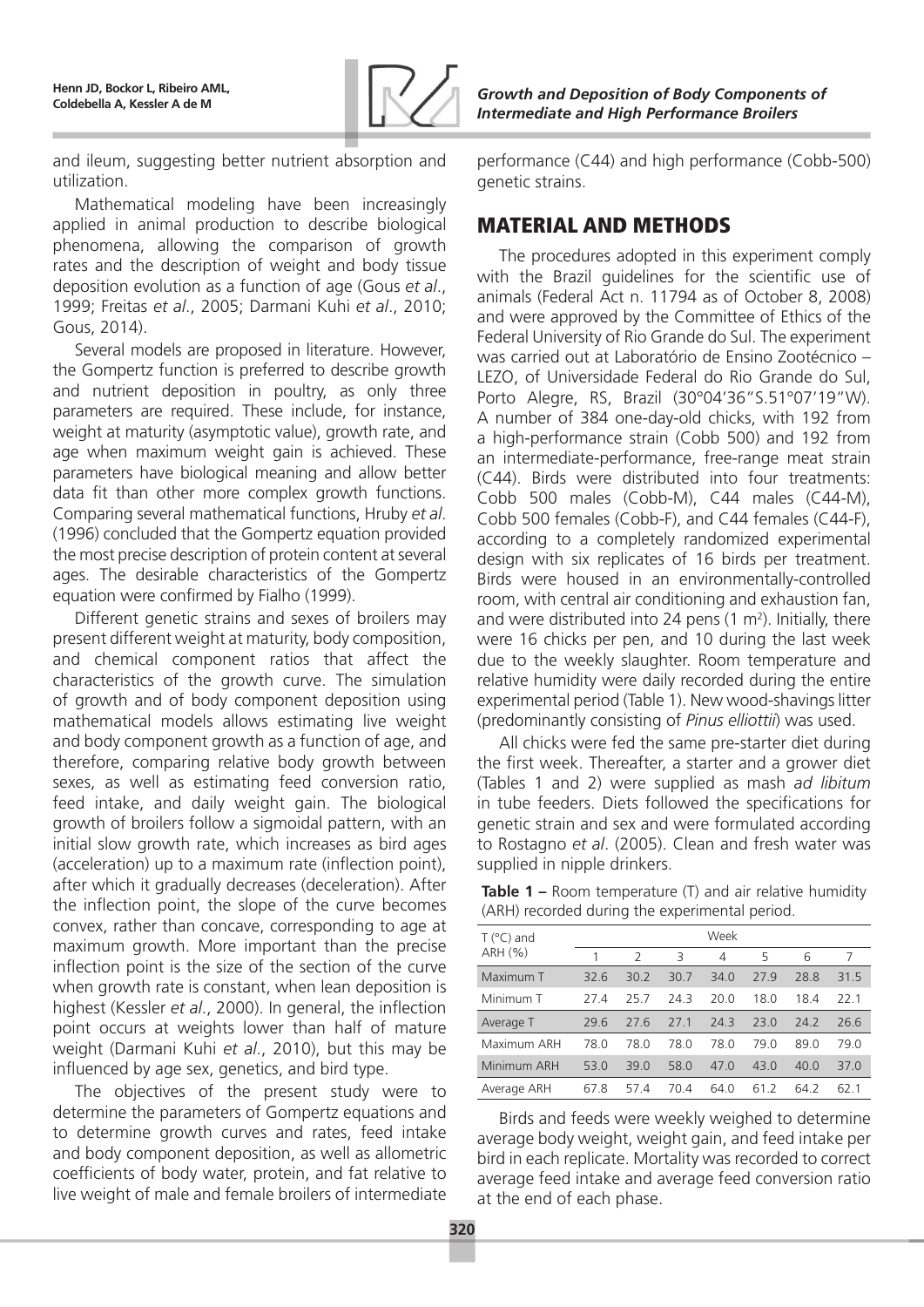

### **Table 2 –** Ingredients and nutritional composition of the pre-starter and starter diets.

|                               | Pre-starter* | Starter                  |                          |         |                          |  |  |  |
|-------------------------------|--------------|--------------------------|--------------------------|---------|--------------------------|--|--|--|
| Ingredients                   |              | Cobb-M                   | $C44-M$                  | Cobb-F  | $C44-F$                  |  |  |  |
| Corn                          | 51.772       | 56.95                    | 56.95                    | 56.95   | 56.95                    |  |  |  |
| Soybean meal (46)             | 39.36        | 35.42                    | 35.42                    | 35.42   | 35.42                    |  |  |  |
| Soybean oil                   | 4.263        | 3.33                     | 3.33                     | 3.33    | 3.33                     |  |  |  |
| Dicalcium phosphate           | 1.938        | 1.90                     | 1.90                     | 1.90    | 1.90                     |  |  |  |
| Limestone                     | 1.224        | 1.14                     | 1.14                     | 1.14    | 1.14                     |  |  |  |
| Corn starch                   |              | $\overline{\phantom{a}}$ | 0.160                    | 0.08    | 0.230                    |  |  |  |
| Salt                          | 0.540        | 0.463                    | 0.463                    | 0.463   | 0.463                    |  |  |  |
| DL-methionine                 | 0.332        | 0.273                    | 0.213                    | 0.243   | 0.183                    |  |  |  |
| L-lysine                      | 0.316        | 0.286                    | 0.186                    | 0.236   | 0.146                    |  |  |  |
| L-threonine                   | 0.032        | $\sim$                   | $\overline{\phantom{a}}$ |         | $\overline{\phantom{a}}$ |  |  |  |
| Vitamin premix <sup>(1)</sup> | 0.040        | 0.040                    | 0.040                    | 0.040   | 0.040                    |  |  |  |
| Mineral premix <sup>(2)</sup> | 0.080        | 0.080                    | 0.080                    | 0.080   | 0.080                    |  |  |  |
| Monensin (20%)                | 0.050        | 0.050                    | 0.050                    | 0.050   | 0.050                    |  |  |  |
| Choline chloride 60%          | 0.048        | 0.055                    | 0.055                    | 0.055   | 0.055                    |  |  |  |
| <b>Calculated values</b>      |              |                          |                          |         |                          |  |  |  |
| Crude protein (%)             | 23.00        | 21.50                    | 21.50                    | 21.50   | 21.50                    |  |  |  |
| ME (kcal/kg)                  | 3.050.0      | 3.050.0                  | 3.050.0                  | 3.050.0 | 3.050.0                  |  |  |  |
| Calcium (%)                   | 1.000        | 0.950                    | 0.950                    | 0.950   | 0.950                    |  |  |  |
| Avail. phosphorus (%)         | 0.460        | 0.450                    | 0.450                    | 0.450   | 0.450                    |  |  |  |
| Dig. methionine (%)           | 0.625        | 0.552                    | 0.492                    | 0.549   | 0.462                    |  |  |  |
| Dig. Met $+$ Cys dig. (%)     | 0.940        | 0.850                    | 0.804                    | 0.845   | 0.711                    |  |  |  |
| Dig. lysine (%)               | 1.300        | 1.190                    | 1.090                    | 1.140   | 0.96                     |  |  |  |
| Choline (mg/kg)               | 1.550        | 1.500                    | 1.500                    | 1.500   | 1.500                    |  |  |  |
| Dig. tryptophan (%)           | 0.236        | 0.217                    | 0.217                    | 0.217   | 0.217                    |  |  |  |
| Dig. threonine (%)            | 0.860        | 0.774                    | 0.774                    | 0.774   | 0.774                    |  |  |  |

\* The pre-starter diet was supplied to all treatments for the first seven days of age.

1 Content/kg in the pre-starter and starter diets: 10000 IU vit. A; 2000 IU vit. D3; 35 mg vit. E; 3.5 mg vit. K3; 2 mg B1; 6 mg vit. B2; 3.0 mg vit. B6; 15 mcg vit. B12; 12 mg pantothenic acid; 35 mg niacin; 0.8 mg folic acid, and 100 mcg biotin.

<sup>2</sup> Content/kg in the pre-starter and starter diets: 0.3 mg Se; 1.0 mg I; 60 mg Fe; 12 mg Cu; 80 mg Zn, and 80 mg Mn.

#### **Table 3 –** Ingredients and nutritional composition of the grower experimental diets.

| Ingredients                   | Cobb-M | $C44-M$ | Cobb-F | $C44-F$ |  |  |  |  |  |
|-------------------------------|--------|---------|--------|---------|--|--|--|--|--|
| Corn                          | 60.00  | 60.00   | 60.00  | 60.00   |  |  |  |  |  |
| Soybean meal 46               | 31.77  | 31.77   | 31.77  | 31.77   |  |  |  |  |  |
| Soybean oil                   | 4.265  | 4.265   | 4.265  | 4.265   |  |  |  |  |  |
| Dicalcium phosphate           | 1.765  | 1.765   | 1.765  | 1.765   |  |  |  |  |  |
| Limestone                     | 1.063  | 1.063   | 1.063  | 1.063   |  |  |  |  |  |
| Corn starch                   |        | 0.381   | 0.459  | 0.762   |  |  |  |  |  |
| Salt                          | 0.412  | 0.412   | 0.412  | 0.412   |  |  |  |  |  |
| DL-methionine                 | 0.247  | 0.190   | 0.149  | 0.147   |  |  |  |  |  |
| L-lysine                      | 0.252  | 0.175   | 0.197  | 0.098   |  |  |  |  |  |
| Vitamin premix <sup>(1)</sup> | 0.040  | 0.040   | 0.040  | 0.040   |  |  |  |  |  |
| Mineral premix <sup>(2)</sup> | 0.070  | 0.070   | 0.070  | 0.070   |  |  |  |  |  |
| Monensin (20%)                | 0.050  | 0.050   | 0.050  | 0.050   |  |  |  |  |  |
| Choline chloride 60%          | 0.062  | 0.062   | 0.062  | 0.062   |  |  |  |  |  |
| <b>Calculated values</b>      |        |         |        |         |  |  |  |  |  |
| Crude protein (%)             | 20.00  | 20.00   | 20.00  | 20.00   |  |  |  |  |  |
| ME (kcal/kg)                  | 3150.0 | 3150.0  | 3150.0 | 3150.0  |  |  |  |  |  |
| Calcium (%)                   | 0.880  | 0.880   | 0.880  | 0.880   |  |  |  |  |  |
| Avail. phosphorus (%)         | 0.420  | 0.420   | 0.420  | 0.420   |  |  |  |  |  |
| Dig. methionine (%)           | 0.509  | 0.453   | 0.412  | 0.409   |  |  |  |  |  |
| Dig. Met+cys (%)              | 0.790  | 0.703   | 0.639  | 0.635   |  |  |  |  |  |
| Dig. lysine (%)               | 1.080  | 1.003   | 1.025  | 0.926   |  |  |  |  |  |
| Choline (mg/kg)               | 1.450  | 1.450   | 1.450  | 1.450   |  |  |  |  |  |
| Dig. tryptophan (%)           | 0.199  | 0.199   | 0.199  | 0.199   |  |  |  |  |  |
| Dig. threonine (%)            | 0.718  | 0.718   | 0.718  | 0.718   |  |  |  |  |  |

1 Content/ kg diet: 8000 IU vit. A; 1600 IU vit. D3; 30 mg vit. E; 2.5 mg vit. K3; 1.5 mg vit. B1; 4 mg vit. B2; 2.0 mg vit. B6; 12 mcg vit. B12; 10 mg pantothenic acid; 30 mg niacin; 0.7 mg folic acid, and 60 mcg biotin.

2 Content/ kg diet: 0.3mg mg Se; 0.8mg I; 50 mg Fe; 10 mg Cu; 80 mg Zn, and 70 mg Mn.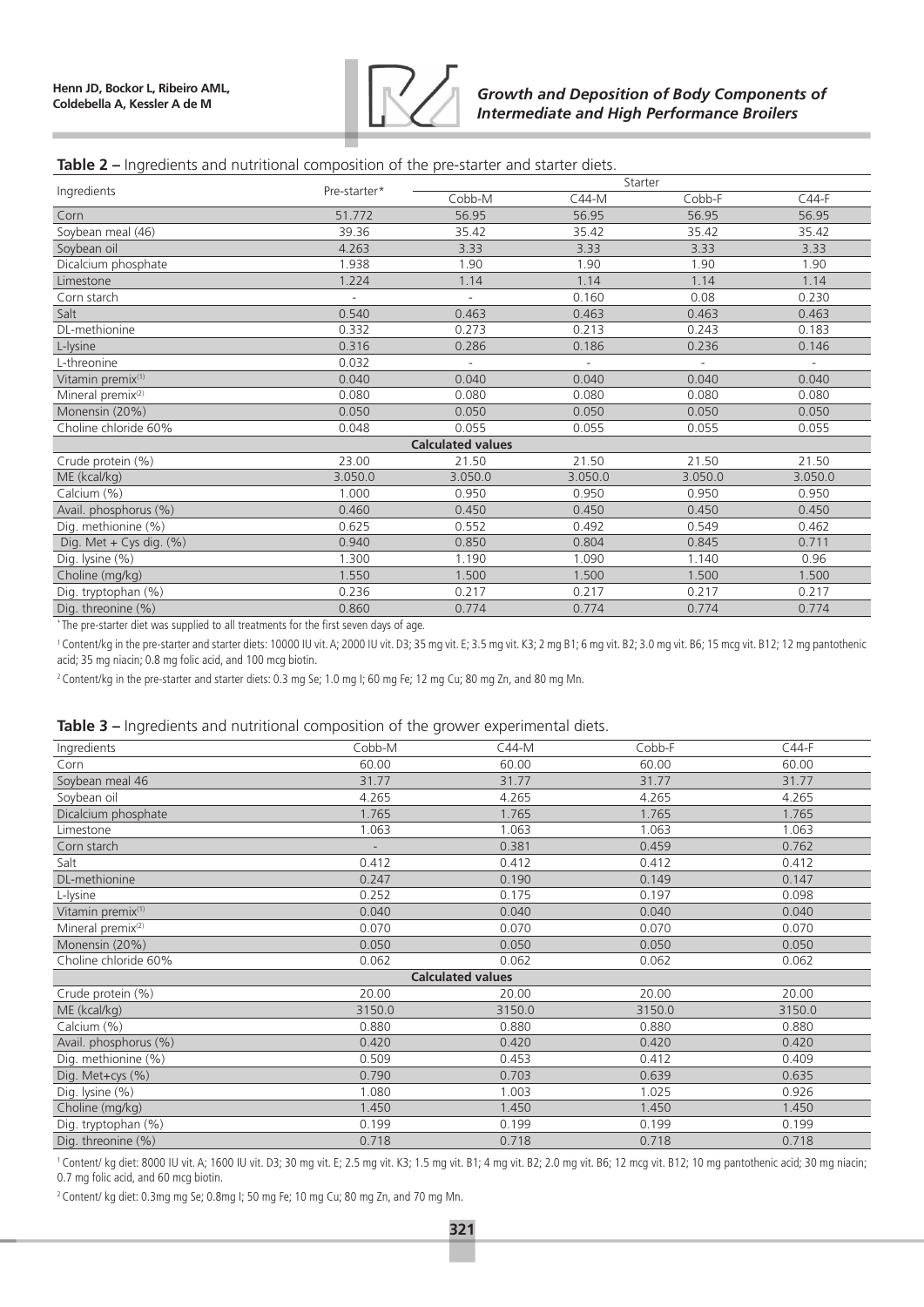

At the start of the experiment and at 7, 14, 21, 28, 35, 42, and 49 days of age, six birds representative of the average weight of each treatment (one per replicate) were sacrificed, plucked, and then their crop, gizzard, and intestinal contents removed and weighed. Feather percentage was estimated as the difference in body weight before and after plucking. Feather samples were collected for analyses. The remaining carcass with feet and head, offal, and blood was frozen at -20°C. , and then sawed and ground in an industrial meat grinder for three times to obtain good sample homogeneity. Subsamples weighing approximately 250 g were taken, dried in a forced-ventilation oven at 60°C for 72 hours, ground in a ball mill, and stored for subsequent analyses. Feedstuffs, experimental diets, and body samples were analyzed for dry matter, crude protein, and fat contents (AOAC, 1993).

In order to evaluated the growth of the two evaluate strains and sexes, the Gompertz equation (1825) was applied as suggested by Gous *et al*. (1999). Parameters a, b, and c are fit to the Gompertz model, modified according to Equation 1.

Equation 1:

### Y=a\*exp(-exp(-b\*(Idade-c))), where

- $a =$  asymptotic value (for instance, weight at maturity or mature weight).
- $b =$  maturity rate, which is a function between maximum growth rate and mature weight. The higher this value, the earlier the bird will reach its mature weight.
- $c = a$ ge when maximum growth rate is achieved, and it is the inflection point of the sigmoidal curve.

Growth, feed intake and body component (water, protein, and fat, in g/day) deposition rates as a function of time were calculated using the derivative of the Gompertz equation (equation 2) presented by Fialho (1999). The allometric growth of body water, protein, and fat relative to live weight was calculated using exponential equations (Equation 3).

Equation 2:

### **Y=a\*b\*exp(-b\*(age-c)-exp(-b\*(age-c)))**.

Equation 3:

**Y=aX<sup>b</sup>**, where

- $Y$  = weight of each body component (total body water, protein, and fat)
- $X =$  body weight
- **a** = intercept of the logarithm of the linear regression on Y.
- **b** = relative growth coefficient or coefficient of allometry.

### **Coldebella A, Kessler A de M** *Growth and Deposition of Body Components of Intermediate and High Performance Broilers*

The allometric coefficients "b" and "a" value for body water, protein, and fat of each treatment were submitted to analysis of variance using the GLM procedure of SAS (SAS INSTITUTE INC, 2008). Finally, the t test was used to compare the means of every two treatments whenever the F test detected significant effect of treatments.

The NLIN procedure of SAS statistical package (SAS INSTITUTE INC, 2008) was used to fit the data and to estimate parameter values (a, b, c) of the Gompertz curve for the responses live weight, feed intake, and body water, protein, and fat deposition. The effect of treatments on the estimates of the curve parameters was tested by analysis of variance, using the GLM procedure. The t test was used to compare the means of every two treatments whenever the F test detected significant effect of treatments (*p*<0.05). Variables were also analyzed using the theory of mixed models for repeated measures and 16 types of variance and covariance matrix structures by PROC MIXED (Xavier, 2000). The choice of variance and covariance structure was based on the lowest value of the Akaike information criterion (AIC). Restricted maximum likelihood was used as estimation method.

## Results and Discussion

Significant differences (*p*<0.05) between genetic strains and between sexes within each strain were detected, with higher averages obtained in Cobb 500 broilers and male broilers (Table 4).

For most Gompertz parameters (Table 5), Cobb broilers presented higher asymptotic values than C44 broilers, and within strain, males presented higher asymptotic values than females. Considering growth curves, males and females of the same strain presented different (*p*<0.05) weight at maturity (a) and similar age at maximum growth rate (c), indicating that the curves have a similar shape (Figure 1), but higher daily weight gain for males due to their heavier weight at maturity (a). Maximum growth rate (b) in grams was higher in Cobb 500 and male broilers of both evaluated strains. Maturity rate value was higher in Cobb 500 and equal for sexes of both strains, showing that C44 broilers grow slower as a function of their slower maturity rate and older age at maximum growth rate.

There is a large variation when the values obtained in the present study are compared with the findings of other studies, mostly due to genetic strain and age. Marcato *et al*. (2008) found that Cobb 500 males were heavier at maturity (6812 g), but females were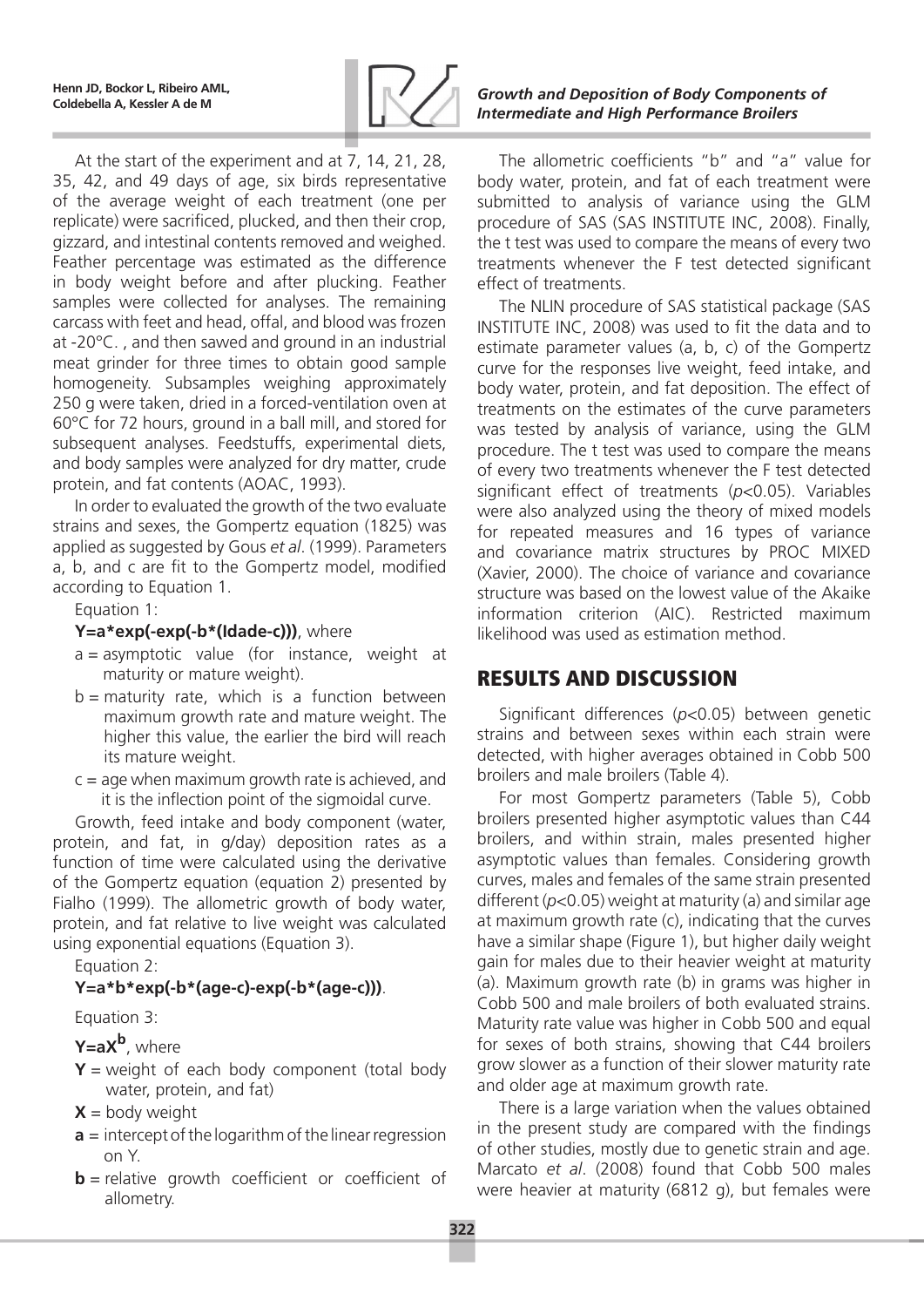

**Table 4 –** Means and standard error of body weight, feed intake, and water, protein, and fat deposition as a function of age, sex, and genetic strain.

| Treatment | Body weight (g)              |                               |                              |                              |                               |                               |                                |                                |
|-----------|------------------------------|-------------------------------|------------------------------|------------------------------|-------------------------------|-------------------------------|--------------------------------|--------------------------------|
|           | Day 1                        | Day 7                         | Day 14                       | Day 21                       | Day 28                        | Day 35                        | Day 42                         | Day 49                         |
| Cobb-M    | $46.5 \pm 0.19$              | $200 \pm 1.7$                 | $543 \pm 4.8$ <sup>a</sup>   | $1054 \pm 20$ <sup>a</sup>   | $1710 \pm 28$ <sup>a</sup>    | 2425±44.5 <sup>a</sup>        | 3100±64.4 <sup>a</sup>         | 3557±114 <sup>a</sup>          |
| Cobb-F    | $46.4 \pm 0.11$              | $193 \pm 2.9$                 | 507 $\pm$ 6.3 $a$            | $945 \pm 7.5$ a              | 1491±21 b                     | 2084±33.1 b                   | 2609±28.9 B                    | 2999±44.8 b                    |
| C44-M     | $42.4 \pm 0.15$              | $172 \pm 1.1$                 | $394 \pm 3.1$ b              | 700±4.6 B                    | 1090±8.4c                     | 1540±13.5 c                   | 1977±26.9 c                    | 2315±31.9 c                    |
| $C44-F$   | $41.8 \pm 0.32$              | $165 \pm 1.5$                 | $371 \pm 2.7 B$              | 630±4.8 b                    | 959±7.87 c                    | 1321±10.3 D                   | $1652 \pm 13.9$ <sup>d</sup>   | 1932±19.2 <sup>d</sup>         |
|           |                              |                               |                              | Cumulative feed intake (g)   |                               |                               |                                |                                |
| Cobb-M    | $\overline{\phantom{a}}$     | $160 \pm 1.3$ a               | 570±4.7a                     | $1276 \pm 20.4$ a            | 2299±39.5 <sup>a</sup>        | 3517±80.2 <sup>a</sup>        | 4847±122 <sup>a</sup>          | 6087±190 <sup>a</sup>          |
| Cobb-F    | $\sim$                       | $158 \pm 2.2$ <sup>a</sup>    | $548 \pm 6.2$ <sup>a</sup>   | $1187 \pm 9.5$ <sup>ab</sup> | 2068±24.2 <sup>b</sup>        | 3134±49.3 <sup>b</sup>        | 4276±70.9 <sup>b</sup>         | 5377±82.1 <sup>b</sup>         |
| $C44-M$   | $\overline{\phantom{a}}$     | $152 \pm 0.9$ <sup>a</sup>    | $449 \pm 3.0$ <sup>a</sup>   | 942±5.51 $b$                 | $1626 \pm 13.7$ <sup>c</sup>  | 2498±26.2 <sup>c</sup>        | 3422±41.2 <sup>c</sup>         | 4457±71.2 $c$                  |
| $C44-F$   | $\overline{\phantom{a}}$     | $149 \pm 1.0^{\text{b}}$      | 431 $\pm$ 4.3 <sup>b</sup>   | $871 \pm 8.65^{\text{b}}$    | 1476±14.6 <sup>c</sup>        | 2218±23.1 <sup>c</sup>        | 3014±36.0 $C$                  | 3891.6±51 <sup>c</sup>         |
|           | Cumulative body protein (g)  |                               |                              |                              |                               |                               |                                |                                |
| Cobb-M    | $7.8 \pm 0.03$ <sup>a</sup>  | 30.7 $\pm$ 0.19 $a$           | $87.1 \pm 1.98$ <sup>a</sup> | $197.3 + 4.2$ <sup>a</sup>   | 321.1 $\pm$ 8.6 $a$           | 472.2±7.9 $a$                 | 590.3 $\pm$ 11 <sup>a</sup>    | $660.5 \pm 20$ <sup>a</sup>    |
| Cobb-F    | $7.4\pm0.02$ b               | 30.6 $\pm$ 0.41 $a$           | $83.4 \pm 1.51$ <sup>a</sup> | $180.2 \pm 1.6^{\text{b}}$   | 292.8±2.8 <sup>a</sup>        | 392.5±11 <sup>b</sup>         | 508.7 $\pm$ 7.0 <sup>b</sup>   | $617.3 \pm 12$ <sup>a</sup>    |
| C44-M     | $6.4 \pm 0.02$ <sup>c</sup>  | 27.5±0.43 b                   | $67.3 \pm 1.38$ <sup>b</sup> | $137.4 \pm 1.1$ C            | $219.5 \pm 2.3^{\circ}$       | 308.5±11.5c                   | 406.8±6.1 <sup>c</sup>         | 478.0±7.3 <sup>b</sup>         |
| $C44-F$   | $6.4\pm0.05$ <sup>c</sup>    | $24.7 \pm 0.40$ $c$           | $67.4\pm0.83^{b}$            | $129.4 \pm 1.7$ <sup>c</sup> | $191.8 \pm 2.2$ <sup>b</sup>  | $262.1 \pm 3.8$ <sup>c</sup>  | 342.7 $\pm$ 3.4 <sup>d</sup>   | 370.5±8.8 <sup>c</sup>         |
|           |                              |                               |                              |                              | Cumulative body fat (g)       |                               |                                |                                |
| Cobb-M    | $2.96\pm0.01^{b}$            | $13.6 \pm 0.22$ <sup>a</sup>  | $50.9 \pm 2.2$ <sup>a</sup>  | 97.0 $\pm$ 4.4 $\textdegree$ | $200.2 \pm 13.5$ a            | 272.8±10.1 <sup>a</sup>       | 389.1±18.7 $a$                 | 415.2 $\pm$ 13.0 $a$           |
| Cobb-F    | $3.05 \pm 0.01$ <sup>a</sup> | $14.1 \pm 0.28$ <sup>a</sup>  | 47.6 $\pm$ 2.5 $a$           | $95.9 + 4.9$ <sup>a</sup>    | $159.3 + 5.9$ <sup>ab</sup>   | 256.8±14.6 <sup>a</sup>       | 369.1±20.1 <sup>a</sup>        | 424.6±7.15 $a$                 |
| $C44-M$   | $2.32 \pm 0.01$ c            | $13.1 \pm 0.31$ <sup>ab</sup> | 32.4 $\pm$ 1.0 <sup>b</sup>  | 64.1 $\pm$ 2.1 <sup>b</sup>  | $113.6 \pm 3.9^b$             | $184.7 \pm 5.2$ <sup>b</sup>  | 241.8±4.30 <sup>b</sup>        | 319.5±14.8 <sup>b</sup>        |
| $C44-F$   | $2.39 \pm 0.02$ $C$          | $12.1 \pm 0.25$ b             | 32.2 $\pm$ 1.0 $^{\rm b}$    | $60.3 \pm 2.5$ b             | $111.9 \pm 2.8$ <sup>b</sup>  | $178.9 \pm 3.7^{\mathrm{b}}$  | $233.7 \pm 5.55^{\circ}$       | 303.4±8.93 <sup>b</sup>        |
|           |                              |                               |                              |                              | Cumulative body water (g)     |                               |                                |                                |
| Cobb-M    | $34.9 \pm 0.14$ <sup>a</sup> | $149.4 \pm 1.45$ <sup>a</sup> | 353.1 $\pm$ 3.2 <sup>a</sup> | $673.8 \pm 14$ <sup>a</sup>  | $1158 \pm 23.6^{\circ}$       | 1506.5±26.8 <sup>a</sup>      | 1912.8±46.9 <sup>a</sup>       | 2244.3±80.5 <sup>a</sup>       |
| Cobb-F    | 35.2±0.08 <sup>a</sup>       | 142.9±2.24 a                  | 324.0±4.3 <sup>b</sup>       | 601.8±7.3 <sup>b</sup>       | 926.4 $\pm$ 11.4 <sup>b</sup> | 1278.7±25.9 <sup>b</sup>      | 1568.2±21.8 <sup>b</sup>       | 1789.6±36.9 <sup>b</sup>       |
| $C44-M$   | 33.1 $\pm$ 0.12 $^{\rm b}$   | $126.3 \pm 0.55$              | $260.4 \pm 2.0$              | 447.1 $\pm$ 4.6 $\degree$    | $672.4 \pm 6.30$              | $916.9 + 9.96$                | $1185.2 \pm 17.2$              | $1353.6 \pm 36.3$              |
| $C44-F$   | $32.4\pm0.25$ <sup>b</sup>   | $123.8 \pm 1.56$ b            | $238.2 \pm 1.7$ <sup>d</sup> | 392.9 $\pm$ 3.6 <sup>d</sup> | 582.5±4.10 <sup>d</sup>       | $775.1 \pm 7.14$ <sup>d</sup> | 958.02 $\pm$ 10.3 <sup>d</sup> | $1127.6 \pm 16.9$ <sup>d</sup> |

Means followed by different letters in the same column are statistically different by the t test ( $p<0.05$ ).

not different (4282 g) compared to the present study (5178 e 4256 g, for males and females, respectively). Also, age at maximum growth was nine days later for males (39.41 vs. 29.6) and three days later for females (32.07 vs. 28.66), indicating that this strain currently has higher growth rate and matures earlier. When compared with the results of Sakomura *et al*. (2005), age at maximum growth was achieved nine days earlier in males and females, whereas in comparison with the findings of Gous *et al*. (1999), age at maximum growth was achieved 10 days earlier in males and 13 days earlier in females in the present study.

Evaluating slower growing strains, Dourado *et al*. (2009) obtained 4301 to 2009 g of weight at maturity for male and female Sasso and ISA Label broilers, and observed higher values for Sasso broilers of both sexes. On the other hand, Santos *et al*. (2005) obtained higher values for the strain Paraíso Pedrês (4764 and 4222 g at the ages of 44 and 48 days for males and females, respectively) and for ISA Label broilers (4230 and 3136 g at the ages of 52 and 53 days for males and females, respectively). Using the Gompertz equation, Hancock *et al*. (1995) obtained mature weights of 5171-6145

for males and 4279-4705 for females of six different strains, with maximum growth rates of 0.0355-0.0371 for males and 0.0363-0.0382 for females, with age at the inflection point between 39.2 and 41.8 for females and 41.9 and 44.2 for males.

Feed intake curves were characterized by lower asymptotic value for C44 females, and similar values for the other treatments. The b value was higher in Cobb 500 and similar for males and females, independently of strain. Cobb 500 broilers were younger at maximum feed intake than C44. Males presented higher maximum feed intake rates than females in both strains.

Relative to body water deposition, Cobb 500 males presented higher asymptotic values than females, and Cobb 500 of both sexes presented higher values than C44, which did not present any differences between sexes. Maximum water deposition rate was higher in Cobb 500 and male broilers of both evaluated strains.

Relative to body protein deposition, the asymptotic values obtained for Cobb 500 males and females were similar and higher than C44 broilers, which males presented higher values. Protein deposition maturity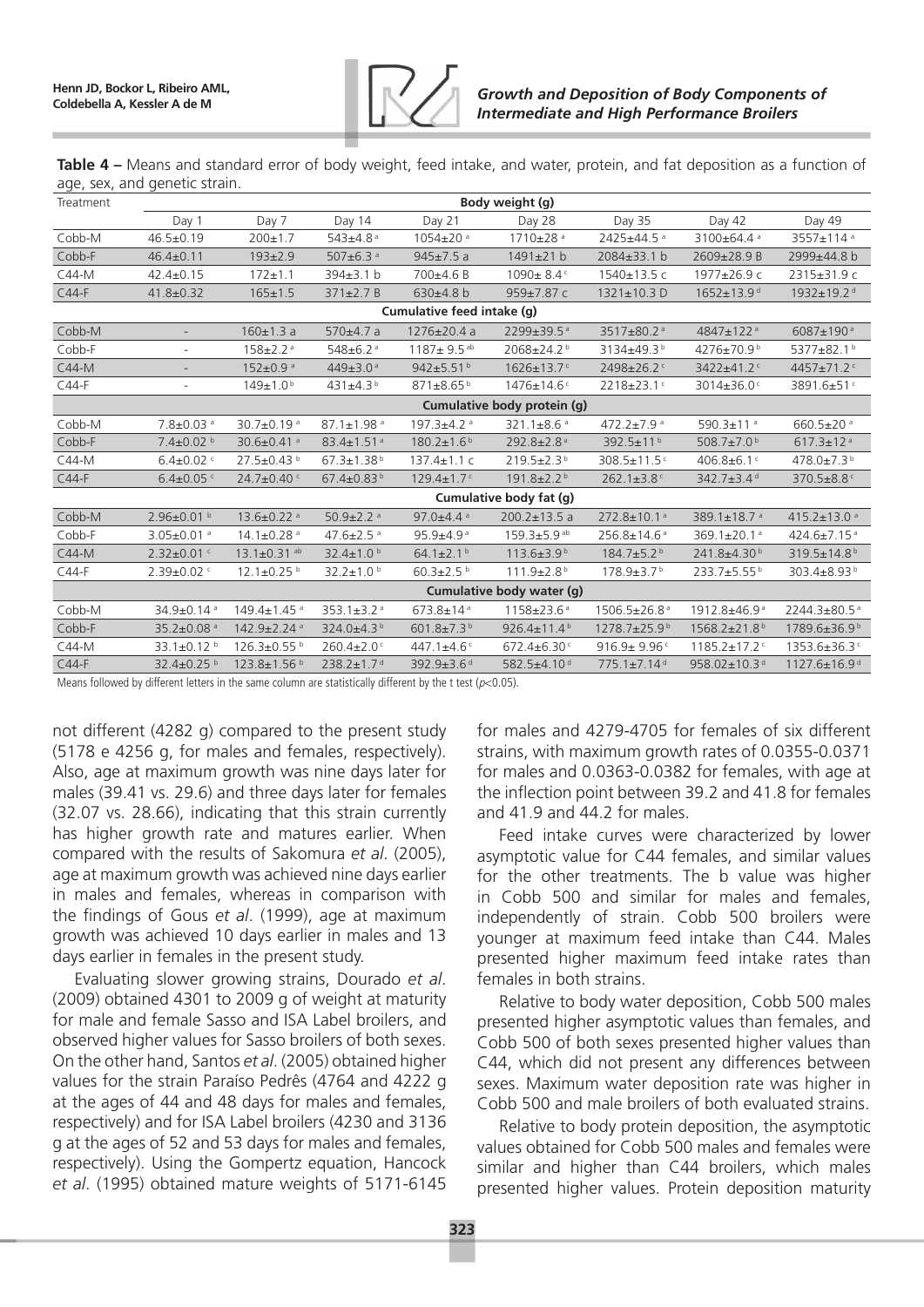

**Coldebella A, Kessler A de M** *Growth and Deposition of Body Components of Intermediate and High Performance Broilers*

rate was higher in Cobb 500 males than in females, and higher in Cobb 500 broilers and males in general.

The asymptotic values of body fat deposition were not different (*p*<0.05) among treatments due to the high variability in the obtained data. This variability may have been due to the earlier slaughter (49 days) compared with other studies (Gous *et al*., 1999; Sakomura *et al*., 2005), where birds were slaughtered at 120 days of age. Slaughter at older ages to determine Gompertz parameters seems to be more important for slow-growing strains, such as C44, and for traits that are manifested later, such as fat deposition. Cobb 500 males presented higher growth rate (b), indicating they deposit fat earlier compared with the other treatments, which presented similar values. Maximum fat deposition rate was obtained earlier in Cobb 500 compared with C44, independently of sex. C44 females presented the lowest maximum body fat deposition rate, whereas it was not different in the other treatments. According to Kessler & Snizek (2001), protein deposition is controlled by genetics, and therefore, there is a limit for its daily deposition, independently of nutrient intake. However, it may be influenced by feed intake, diet,

and environmental conditions. On the other hand, fat deposition in any rearing phase is directly related to the amount of nutrients (proteins, carbohydrates, fats) available for its synthesis, and it is particularly influenced by energy intake.

The higher growth and feed intake rates (*p*<0.05) observed in males (Table 5) are explained by their higher potential of gain relative to females within each strain (Figure 1).

Growth rate increases with age until a maximum rate is achieved, and then gradually decreases. This is called the inflection point of the curve, which shape changes from concave to convex, and corresponds to age at maximum growth (Kessler *et al*, 2000). The differences observed in the parameter "b" of the equation indicate differences in maximum growth and tissue deposition rates. According to Fialho (1999), higher rates indicate that birds are younger (c) when the maximum rate is achieved. Longo *et al*. (2000) observed that males have higher growth potential, and consequently higher capacity of nutrient deposition than females, except for fat deposition.

**Table 5 –** Means and standard errors of the estimates of Gompertz curve parameters  $[Y=a*exp(-exp(-b*(age-c)))]$  and maximum rates of growth (MGR), feed intake (MFIR), and deposition of body water (MBWDR), crude protein (MCPDR), and crude fat (MCFDR) and descriptive probability levels of the F test of the analysis of variance.

|                                   | Strain/sex                        |                                  |                                |                                  |          |  |  |  |  |  |
|-----------------------------------|-----------------------------------|----------------------------------|--------------------------------|----------------------------------|----------|--|--|--|--|--|
| Parameter                         | Cobb-M                            | Cobb-F                           | $C44-M$                        | $C44-F$                          | Prob F   |  |  |  |  |  |
|                                   | Live weight (kg)                  |                                  |                                |                                  |          |  |  |  |  |  |
| a                                 | 5178.7 ± 355.6 $a$                | 4256.1 ± 119.6 b                 | 3737.8 ±144.2 b                | 2972.6±60.23 c                   | < 0.0001 |  |  |  |  |  |
| $\mathbf b$                       | $0.0536 \pm 0.0023$ <sup>a</sup>  | $0.0527 \pm 0.0012$ <sup>a</sup> | $0.0454\pm0.0013$ b            | 0.0458±0.0006 b                  | 0.0007   |  |  |  |  |  |
| C                                 | $29.6 \pm 1.2$ b                  | $28.66 \pm 0.65$ b               | 32.31±0.87 <sup>a</sup>        | 30.47±0.43 ba                    | 0.0365   |  |  |  |  |  |
| <b>MGR</b>                        | 100.65±2.92 a                     | 82.36±1.31 b                     | $62.13 \pm 1.03$ c             | 50.02±0.49 <sup>d</sup>          | < 0.0001 |  |  |  |  |  |
|                                   |                                   | Feed intake (g)                  |                                |                                  |          |  |  |  |  |  |
| a                                 | $11346 \pm 661.9$ <sup>a</sup>    | $10167 \pm 134.4$ <sup>a</sup>   | 10316±410 <sup>a</sup>         | 8798.9±250.7 b                   | 0.0033   |  |  |  |  |  |
| b                                 | $0.0453 \pm 0.001$ <sup>a</sup>   | $0.0436 \pm 0.0005$ <sup>a</sup> | $0.0376 \pm 0.0006$ b          | $0.0373\pm0.0005$ b              | < 0.0001 |  |  |  |  |  |
| $\mathsf C$                       | 38.29±0.89 b                      | 38.69 ± 0.25 <sup>b</sup>        | 44.32±0.74 a                   | 43.61±0.54 a                     | < 0.0001 |  |  |  |  |  |
| <b>MFIR</b>                       | 188.18±7.52 <sup>a</sup>          | $163.09 \pm 2.89$ b              | 142.46±3.79 c                  | 120.66±2.17 <sup>d</sup>         | < 0.0001 |  |  |  |  |  |
| <b>Body water deposition (g)</b>  |                                   |                                  |                                |                                  |          |  |  |  |  |  |
| a                                 | 3502.5±312.3 a                    | 2482.0 ± 93.81 b                 | 2199.3±199.3 bc                | 1784.0±91.93 c                   | < 0.0001 |  |  |  |  |  |
| $\sf b$                           | $0.0489 \pm 0.0022$ <sup>ab</sup> | $0.0533 \pm 0.0016$ <sup>a</sup> | $0.0448 \pm 0.0020$ bc         | $0.0431 \pm 0.0016$ <sup>c</sup> | 0.0048   |  |  |  |  |  |
| C                                 | $31.25 \pm 1.61$                  | $27.44 \pm 0.78$                 | 31.38±1.87                     | $30.60 \pm 1.24$                 | 0.2066   |  |  |  |  |  |
| <b>MWDR</b>                       | $61.76 \pm 2.45$ <sup>a</sup>     | 48.43 ± 0.88 $^{\rm b}$          | 35.51 $\pm$ 1.19 $\degree$     | 28.05±0.41 <sup>d</sup>          | < 0.0001 |  |  |  |  |  |
| Body crude protein deposition (q) |                                   |                                  |                                |                                  |          |  |  |  |  |  |
| $\mathsf{a}$                      | $870.56 \pm 42.80$ <sup>ab</sup>  | $981.58 \pm 86.1$ <sup>a</sup>   | 788.51±58.8 b                  | 515.44±30.8 c                    | 0.0001   |  |  |  |  |  |
| $\mathsf b$                       | $0.0629 \pm 0.0022$ <sup>a</sup>  | 0.0485±0.0027 b                  | $0.0482 \pm 0.0041$ b          | $0.0557 \pm 0.0028$ ab           | 0.0074   |  |  |  |  |  |
| $\mathsf{C}$                      | $27.37 \pm 0.80$ b                | $32.48 \pm 1.96$ <sup>a</sup>    | 33.34±2.04 a                   | $27.21 \pm 1.21$ b               | 0.0184   |  |  |  |  |  |
| <b>MCPDR</b>                      | $20.00 \pm 0.48$ <sup>a</sup>     | $17.13 \pm 0.48$ b               | 13.56±0.22 c                   | $10.41 \pm 0.12$ <sup>d</sup>    | < 0.0001 |  |  |  |  |  |
| Body crude fat deposition (g)     |                                   |                                  |                                |                                  |          |  |  |  |  |  |
| a                                 | $573.93 \pm 40.3$                 | $804.56 \pm 92.0$                | 1079±329.5                     | 642.28±80.2                      | 0.2565   |  |  |  |  |  |
| $\mathbf b$                       | $0.0666 \pm 0.0056$ <sup>a</sup>  | $0.0501 \pm 0.0062$ b            | $0.0399 \pm 0.0065$ b          | $0.0419 \pm 0.0026$ b            | 0.0096   |  |  |  |  |  |
| C                                 | $29.25 \pm 1.50$ b                | $37.63 \pm 3.06$ <sup>ab</sup>   | 49.65±7.85 <sup>a</sup>        | 41.23±2.42 ab                    | 0.0310   |  |  |  |  |  |
| <b>MCFDR</b>                      | $13.70 \pm 0.61$ <sup>a</sup>     | $13.88 \pm 0.41$ <sup>a</sup>    | $12.46 \pm 1.90$ <sup>ab</sup> | $9.58 \pm 0.55$ b                | 0.0334   |  |  |  |  |  |

Means followed by different letters in the same row are statistically different by the t test ( $p<0.05$ )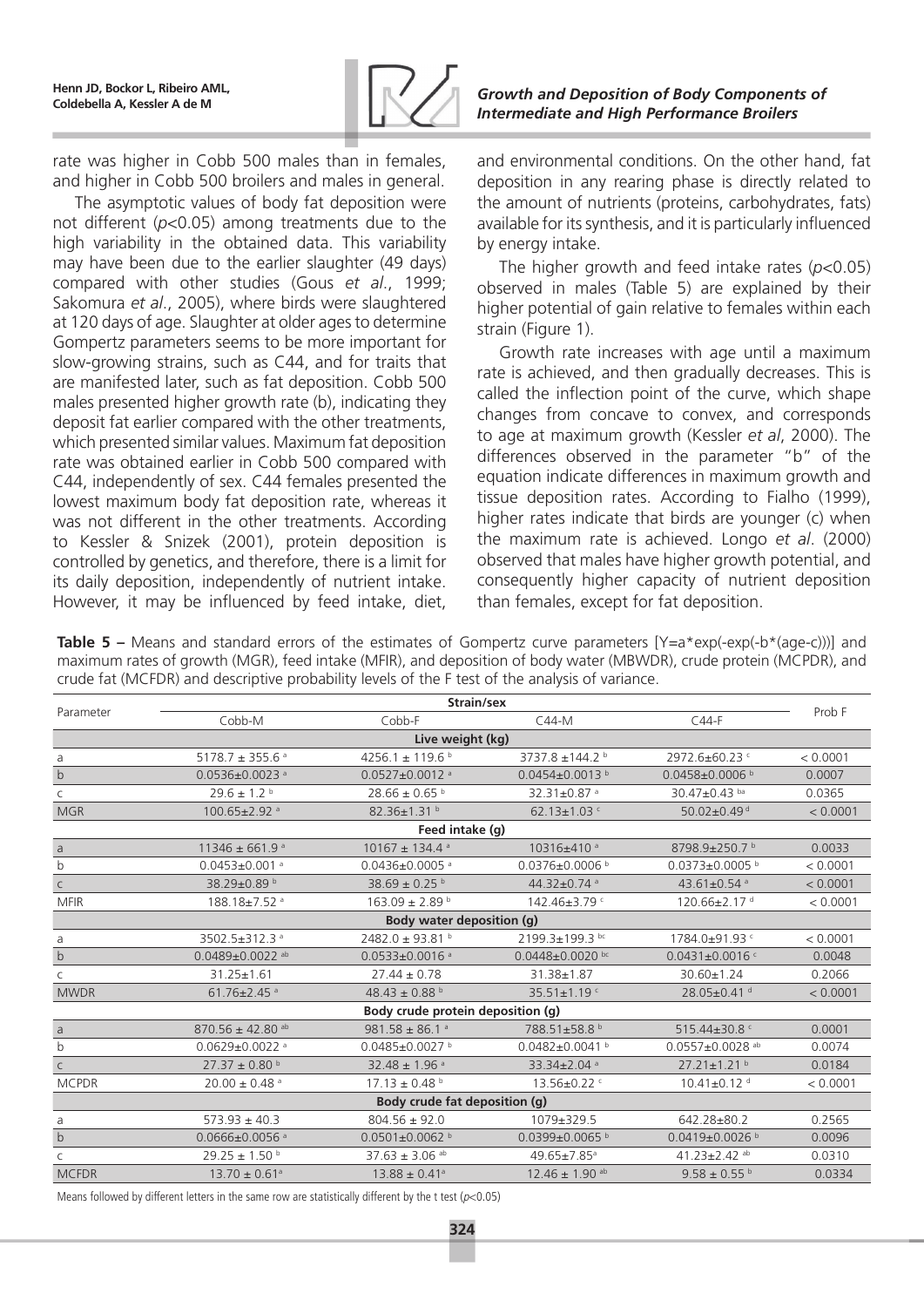**Henn JD, Bockor L, Ribeiro AML,**



**Coldebella A, Kessler A de M** *Growth and Deposition of Body Components of Intermediate and High Performance Broilers*



**Figure 01:** Growth and feed intake [Y=a\*exp(-exp(-b\*(age-c))))] curves and [Y=a\*b\*exp(-b\*(age-c)-exp(-b\*(age-c)))] rates of male and females broilers of an intermediate- and a high performance genetic strain.

Although males presented higher body growth rates than females, the behavior of both growth curves was similar: growth rates rapidly increased up to 30 days of age, and then decelerated. On the other hand, protein deposition rates presented different behavior between sexes, and were higher in males.

In slow-growing strains, Figueiredo *et al.* (2003) observed that EMBRAPA 041 broilers presented higher growth rate (43.3 g/d at 56 days of age) compared with Label Rouge broilers, which growth rate was slower (38.5 g/d at 56 days of age). The authors also obtained 45.41 g/d at 49 days of age in males and 35.46 g/d in females of the Sasso strains, whereas for the ISA Label strains, 40.33 g/d and 31.77 g/d were calculated for 49-d-old males and 42-d-old females, respectively. In the present study, daily weight gain of C44 males was 62.1 g/d at 32 days of age and 50.0 g/d for C44 females at 30 days of age (Table 4), which values are higher than those found in the abovementioned studies.

Feed intake rates were similar for C44 males and females, with maximum intake at 44 days of age, with 142 g/d for males and 120 g/d for females. The feed intake capacity of Cobb 500 broilers was much higher: 188 g/d for males and 163 g/d for females, both at 38 days of age.

Figure 2 shows body water, protein, and fat deposition curves and rates (g/d) based on the values on Table 5. Male Cobb 500 broilers presented higher and earlier maximum protein deposition rate than females. However, after 40 days of age, the situation was reversed: females presented higher protein deposition rate because it decreased in males. Cobb 500 broilers presented higher rate than C44 broilers. C44 males also presented higher maximum protein deposition rate than females, but at an older age than females. Fat deposition occurred later in C44 than in Cobb 500. Cobb 500 males reached maximum rate earlier than females (days 29 and 37, respectively), but equivalent maximum rate values. Maximum water deposition rate was higher in Cobb 500 and in males of both strains, but at different ages.

Boekholt *et al*. (1994) observed lower lipid deposition and higher protein deposition at the same final weight in fast-growing broilers compared with those of a slow-growing strain. The studies of Gous *et al*. (1999) and Longo (2000) obtained higher fat deposition rate at maturity in males than in females, as observed in Cobb 500 broilers in the present study. According to Kessler *et al*. (2000), higher and longer plateau of protein deposition indicate that broilers present better meat production efficiency and better carcass composition.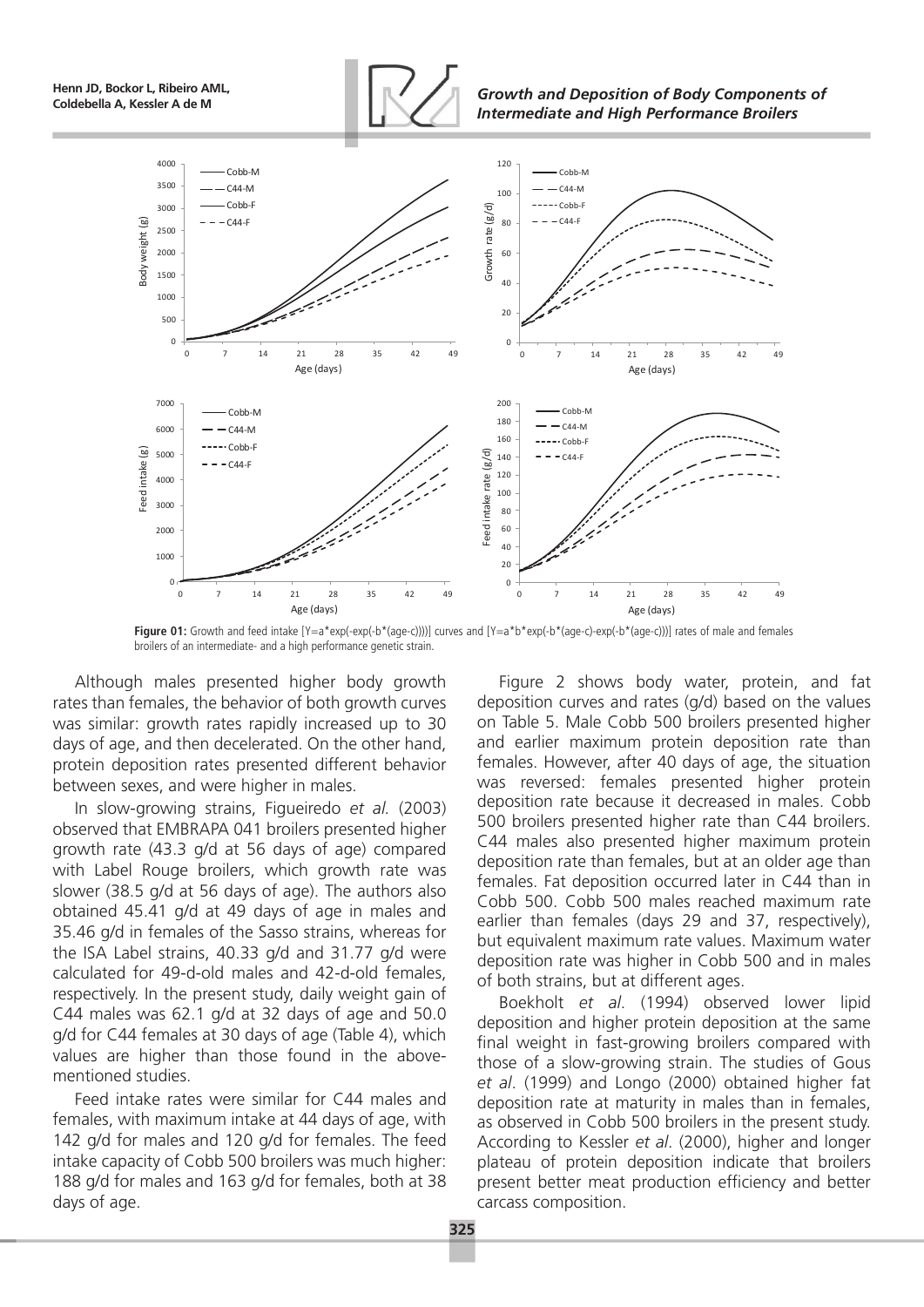**Henn JD, Bockor L, Ribeiro AML,**



**Coldebella A, Kessler A de M** *Growth and Deposition of Body Components of Intermediate and High Performance Broilers*



Figure 02: Body water, protein, and fat deposition [Y=a\*exp(-exp(-b\*(age-c)))]] curves and [Y=a\*b\*exp(-b\*(age-c)-exp(-b\*(age-c))]] rates of male and females broilers of an intermediate- and a high performance genetic strain.

All the evaluated responses presented excellent fit to the applied non-linear model, with a  $R^2 > 0.99$ . Although feed intake responses do not have asymptotic behavior, we chose to maintain the same model because it had excellent fit and because the estimates of this study were limited to slaughter age, and not to mature age.

Theoretically, when b=1, allometric growth is called isogonic, indicating that development rates from "X" to "Y" are similar within the growth interval considered (Table 6). When b≠1, growth is called heterogonic, and it is positive ( $b>1$ ) when growth is slow or negative ( $b<1$ ) when growth is fast. Water deposition occurred earlier than protein, followed by fat deposition (*p*<0.05). C44 broilers deposited water earlier than Cobb 500, as well as females compared with males (*p*<0.05). In general, body water deposition occurred earlier than weight gain. All allometric coefficients were significant (*p*<0.05) for all parameters and treatments.

The allometric coefficients of protein were lower for Cobb 500 than for C44, and for Cobb 500 male than Cobb 500 females. No differences were detected between C44 males and females. Protein deposition was similar to weight gain, and it occurred slightly late. This may be explained by the proportional increase in protein deposited in feathers as birds age, as feathers